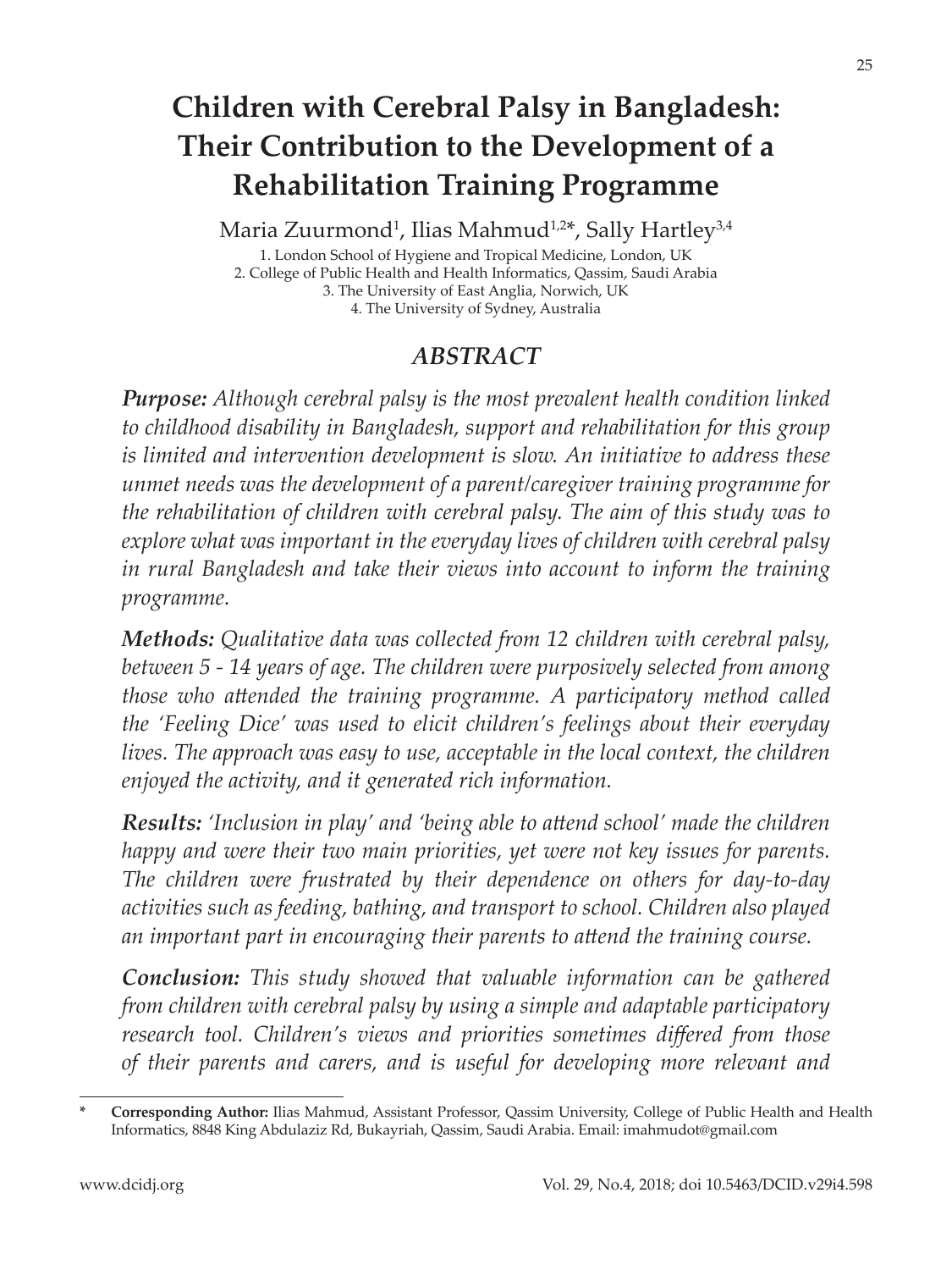*valid interventions. Children need to be recognised as important 'agents of change' within their own rehabilitation. This methodology is in harmony with the UNCRPD recommendations, and supports inclusive and rights-based intervention development.*

*Key words: Rehabilitation, cerebral palsy, children's rights, disability, health, inclusion*

## **INTRODUCTION**

Cerebral palsy is one of the most prevalent health conditions for children with disabilities in low- and middle-income countries (UNICEF, 2013). It is a motor disorder, but often children with cerebral palsy will have associated impairments such as hearing, visual, and cognitive impairments (Colver, 2014). Despite their wide-ranging needs, support and rehabilitation services for these children and their parents are scarce or non-existent in low- and middleincome countries (World Health Organisation and World Bank, 2011; UNICEF, 2013).It is well documented that these children are often socially excluded, and frequently lack access to primary and rehabilitative healthcare, and education (WHO and World Bank, 2011; UNICEF, 2013). The Convention on the Rights of the Child, and the Convention on the Rights of Persons with Disabilities direct governments to be responsible for ensuring that all children, irrespective of any disability, enjoy their rights without discrimination (United Nations, 1989; 2006).

A recent survey of childhood disability in Bangladesh, using a key informant methodology, estimated the prevalence of moderate or severe disability at 7.2 per thousand children (Mactaggart and Murthy, 2013 ). Cerebral palsy made up the greatest number with a prevalence of 3.7 per thousand children and accounted for more than half of the children with a moderate or severe physical impairment. Extrapolating these estimates to the whole country suggests that there are nearly a quarter of a million children with cerebral palsy in Bangladesh. However, this estimate is much lower than the global estimate (1 in 20) of children with moderate or severe disability of some kind (UNICEF, 2013).

Article 7 of the United Nations Convention on the Rights of Persons with Disabilities (UNCRPD) addresses the obligation States have to hear the views of children with disabilities in all matters which concern them. However, it is commonly argued that children and young people are often the least consulted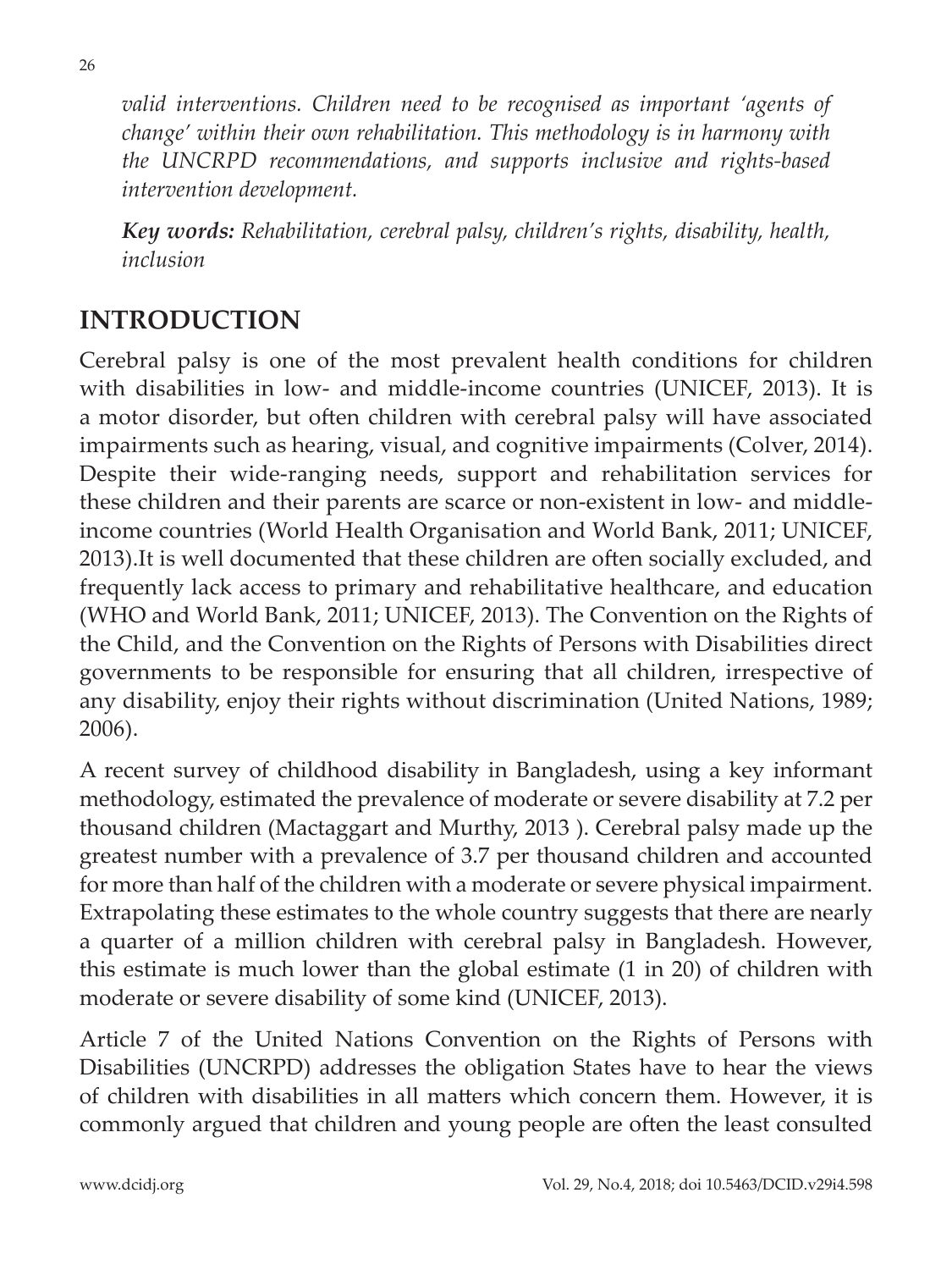and most voiceless group at all levels within the family, community and wider political arena (Harper and Jones, 2008 ). Children with disabilities are often doubly disadvantaged, firstly because they are children, and then an additional layer of marginalisation because they are disabled (Beresford, 1997). Powell and Smith (2009) reported that those who have conducted research with children suggest that children's participation rights are particularly compromised when they are considered vulnerable and the research topic is considered to be sensitive. They argued that children should not be viewed as vulnerable passive victims but as social actors who are able to take decisions about participation in research; hence, they should have a more central role in decision-making about participation when research is about them. Although there is an increasing focus on promoting the active participation of children in research (Boyden and Ennew, 1997; Alderson, 2008) there is still limited children-centred participatory research among children with disabilities in LMIC settings.

Although Bangladesh was one of the first countries to sign and ratify the United Nations Convention on the Rights of the Child (UNCRC), a literature review for the current study was unable to identify any childhood disability rehabilitation programme in Bangladesh which had consulted children with disability in order to understand their priorities and opinions. With the ratification of the UNCRC there is now a clear legal framework for encouraging children and young people to participate in making decisions that affect their lives.

Despite cerebral palsy being a common form of childhood disability in Bangladesh, support and rehabilitative services available for these children and their families are very limited. To address this unmet need, a parent training programme was developed on rehabilitation and management of children with cerebral palsy in resource-poor settings, recognising the fact that parents and carers are at the frontline of caring for their children with cerebral palsy (London School of Hygiene and Tropical Medicine and Hambisela, 2013). The parent training programme sought to empower parents and caregivers to improve the quality of care for their children with cerebral palsy. The programme was developed and its relevance and acceptability were evaluated through action research with the families and children. Parents/caregivers participated in the training course along with their children with cerebral palsy.

The objective of this study was to explore what was important in the everyday lives of children with cerebral palsy in rural Bangladesh to inform the parent/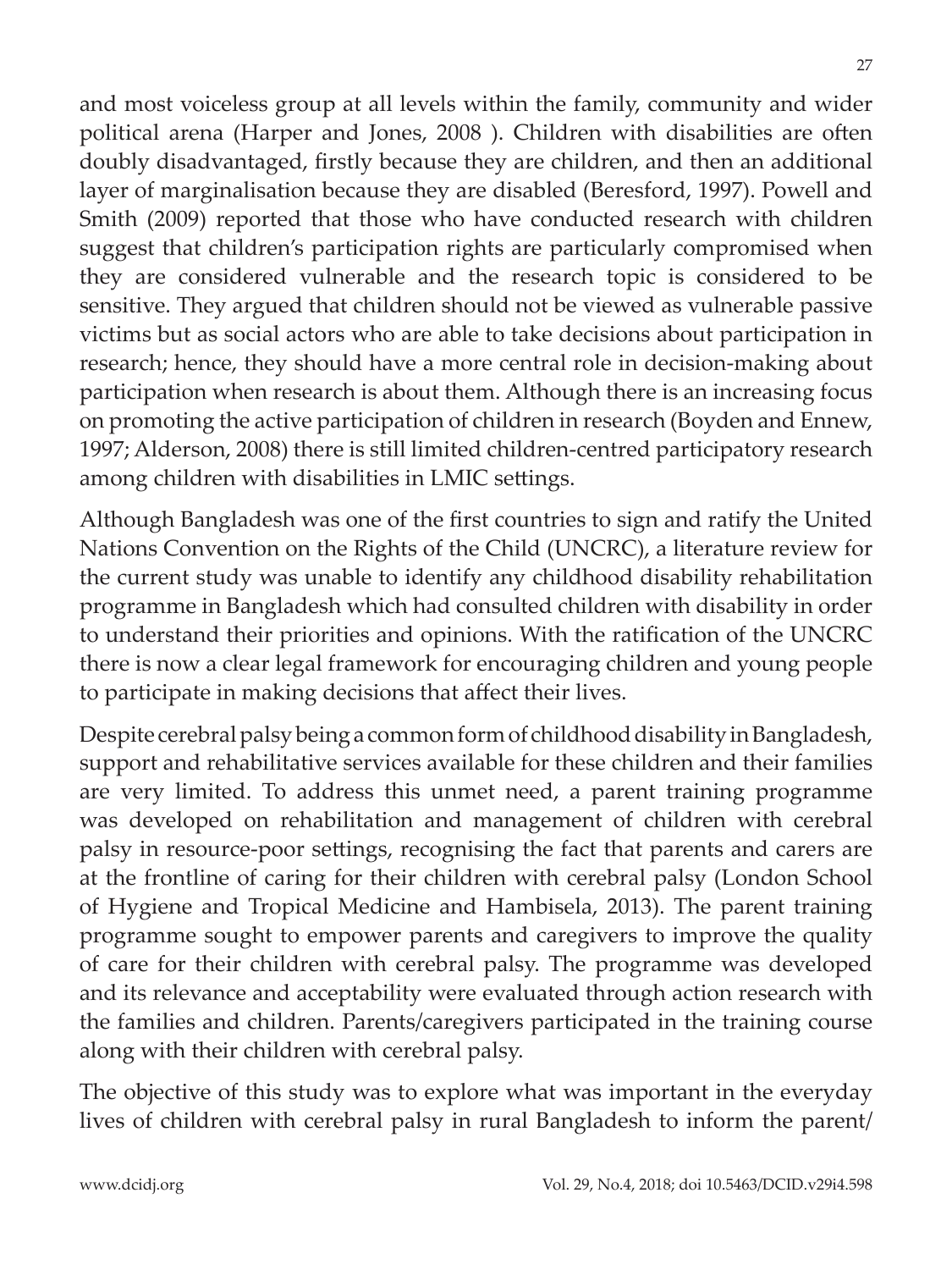caregiver training programme on rehabilitation and management of these children. This paper reports on one component of this action research with children who participated in the training programme.

## **METHOD**

#### **Sample**

A purposeful sample of children was selected from a larger group of 153 children with cerebral palsy in two sub-districts of Sirajganj district of Bangladesh. This larger group of children had been identified in a previous survey of childhood disability (Mactaggart and Murthy, 2013) and had participated in a parent training programme for improving the care and support of children with cerebral palsy in resource-poor settings. All the children had been clinically diagnosed two years previously by a paediatrician and were identified as having a moderate or severe level of cerebral palsy.

Inclusion criteria for study participants:

- Children from 5-14 years of age,
- A balance of both genders,
- Varying levels of severity of cerebral palsy as identified by community workers,
- A geographic spread across two sub-districts.

All the families were registered to participate in a research project to develop a training programme for parents and caregivers of children with cerebral palsy. Twelve children were interviewed: 7 females and 5 males. All the children, with one exception, were intermittent school-goers, often attending only 2-3 days per week. Further details of the children are presented in Table 1.

#### **Study Design**

A participatory approach was used for interviewing the children. Many issues were taken into consideration in the choice of a participatory tool for 'interviews' with the children. Participatory methods have a range of benefits: they are generally more visual, do not require high levels of literacy, they can be useful for sharing information, and promote learning and empowerment (Chambers, 1994).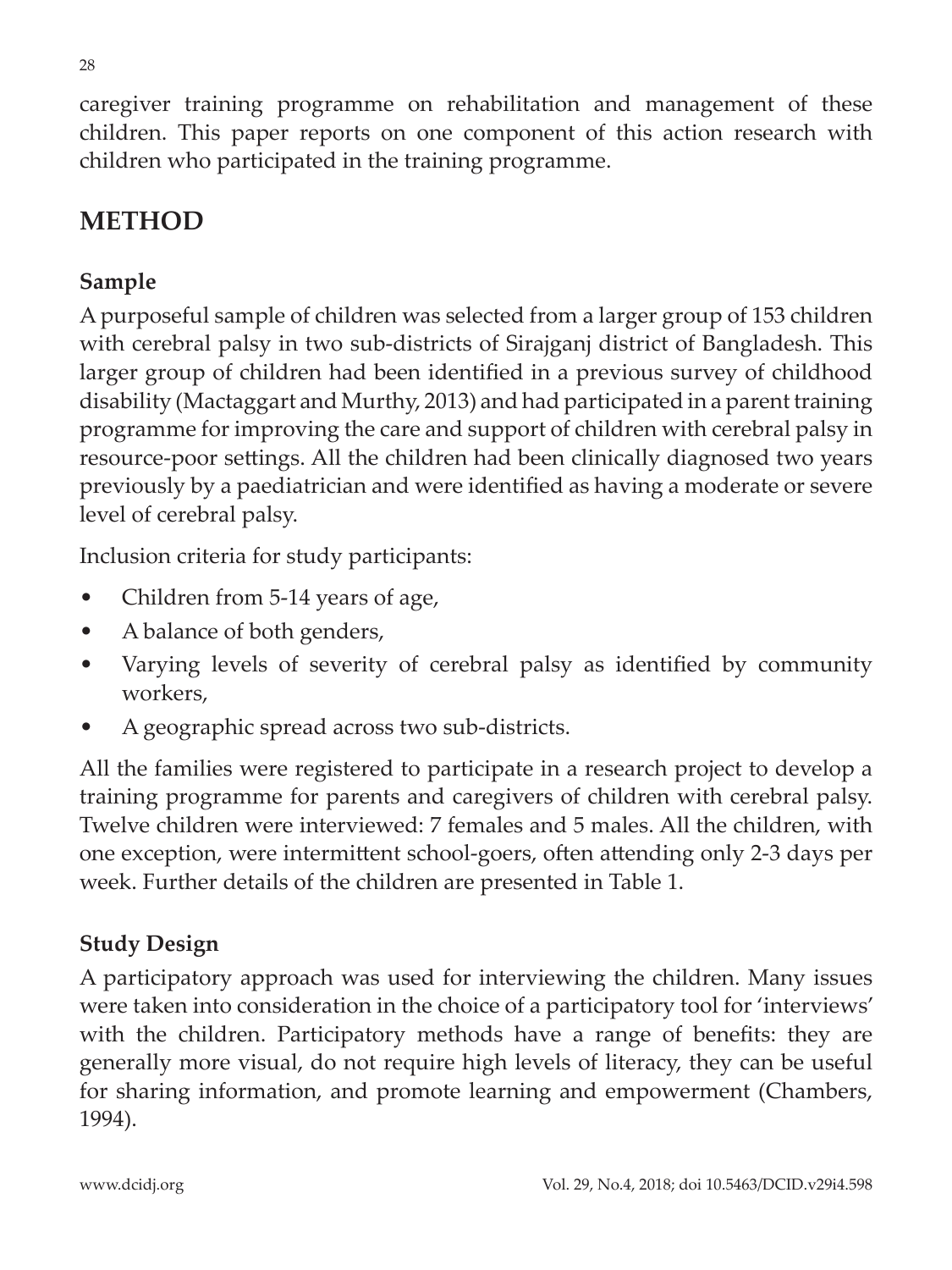#### **Pseudonyms Age Gender Family economic status\* School attendance Functionality description- mobility, communication and self-care** Sumona 14 F Poor Grade 1 Irregular Could not sit, stand or walk without support. Severe difficulties in speaking. Needed maximum assistance for all aspects of self-care. Asma  $\vert$  12 F Poor Grade 1 Irregular Some mobility difficulties. Left hand was very weak. Needed moderate assistance with toileting and other self-care activities. Ayesha | 8 | F | Middle class Grade 1 Regular school attendance Could walk with some difficulties.  $Jahid$  Hasan  $12$  M Middle class Grade 5 | Difficulties in speaking, could not do anything with right hand, weak right leg, assistance required with self-care. Tuba  $\vert 5 \vert$  F Rich Not schoolgoing age Could not walk or stand unaided. Assistance required with all aspects of self-care and play activities. Shathi 11 M Poor Grade 1 Intermittent school attendance Difficulties with mobility, limited use of hands, poor eyesight, difficulties with speaking. Needed assistance with self-care such as dressing and toileting.

#### **Table 1: Characteristics of the Study Participants**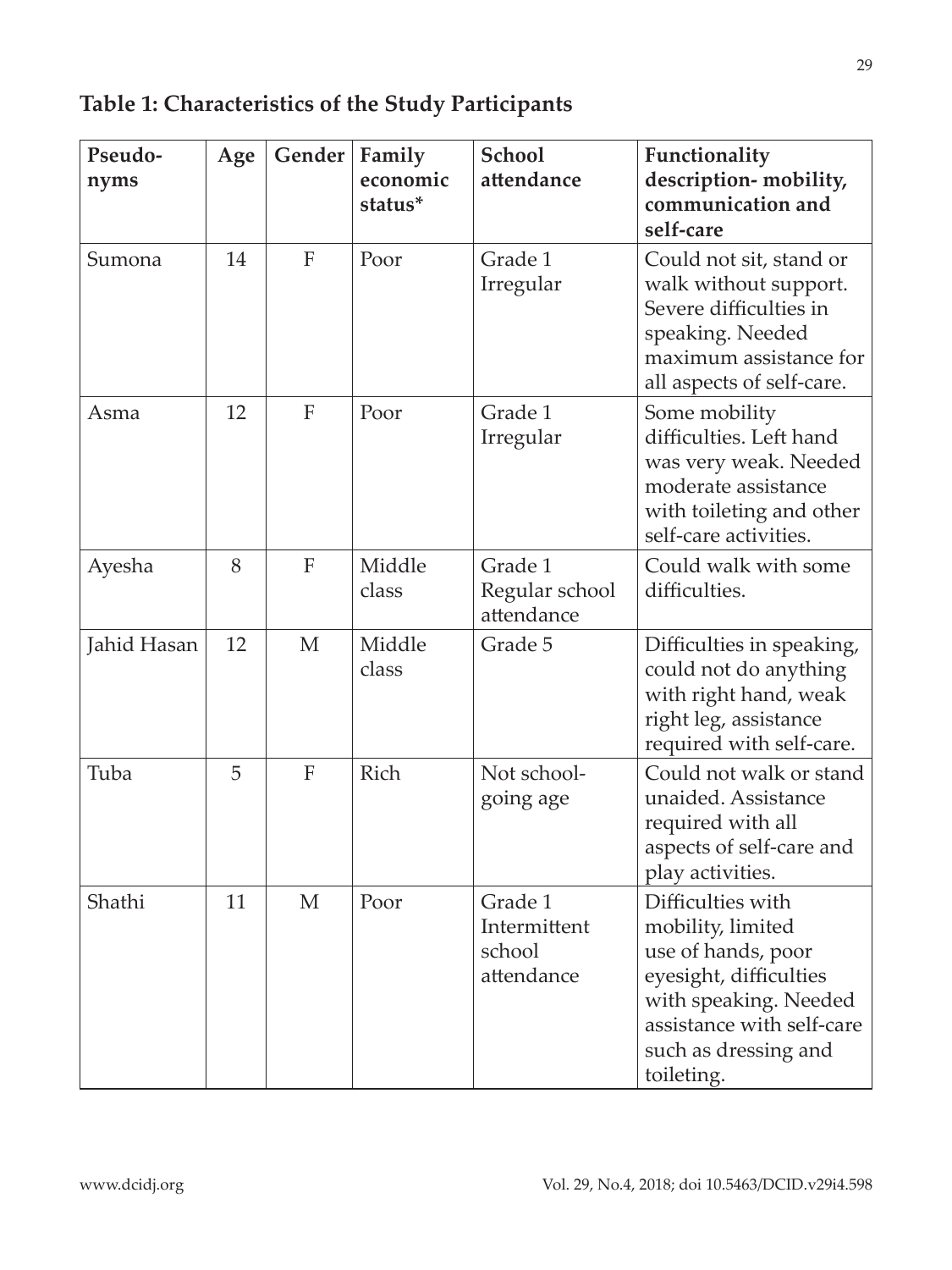| Likhon | 9  | M              | Poor<br>Lives with<br>adopted<br>parents | Grade 1<br>Intermittent<br>school<br>attendance | Weak right leg and<br>hand, difficulty with<br>comprehension and<br>speech. Required<br>support with some<br>aspects of self-care, e.g.<br>dressing.                   |
|--------|----|----------------|------------------------------------------|-------------------------------------------------|------------------------------------------------------------------------------------------------------------------------------------------------------------------------|
| Raihan | 7  | M              | Lower<br>middle<br>class                 | Grade 1<br>Regular school<br>attendance         | Some difficulties in<br>using right hand and<br>legs. Could perform<br>self-care with some<br>difficulties.                                                            |
| Samiul | 11 | M              | Lower<br>middle<br>class                 | Grade 3<br>Regular school<br>attendance         | Could walk with<br>some difficulties; little<br>difficulties in speaking;<br>poor eyesight. Some<br>difficulties in self-care.                                         |
| Lata   | 6  | $\overline{F}$ | Poor                                     | Grade 1<br>Regular                              | Could walk with some<br>difficulties. Could<br>perform self-care<br>independently with<br>some difficulties.                                                           |
| Halima | 7  | $\mathbf{F}$   | Poor                                     | Grade 1<br>Intermittent<br>school<br>attendance | Could not stand or<br>sit for a long period<br>because of weakness<br>in legs and hands.<br>Frequently suffers from<br>cold and fever. Support<br>needed in self-care. |
| Bonna  | 11 | $\mathbf{F}$   | Poor                                     | Grade 1<br>Intermittent<br>school<br>attendance | Limited mobility-can<br>walk with mobility<br>aids. Needed minimum<br>assistance in self-care.                                                                         |

\* assessment made by the community health workers

It was important that the study activity should encourage active engagement of the children and should be appropriate to use in the rural context of Bangladesh. A central tenet of the parent and caregiver training programme was about encouraging children's development through play activities, therefore the research activity aimed to complement this. As the target group was children with a range of severity of cerebral palsy, another consideration was that the activity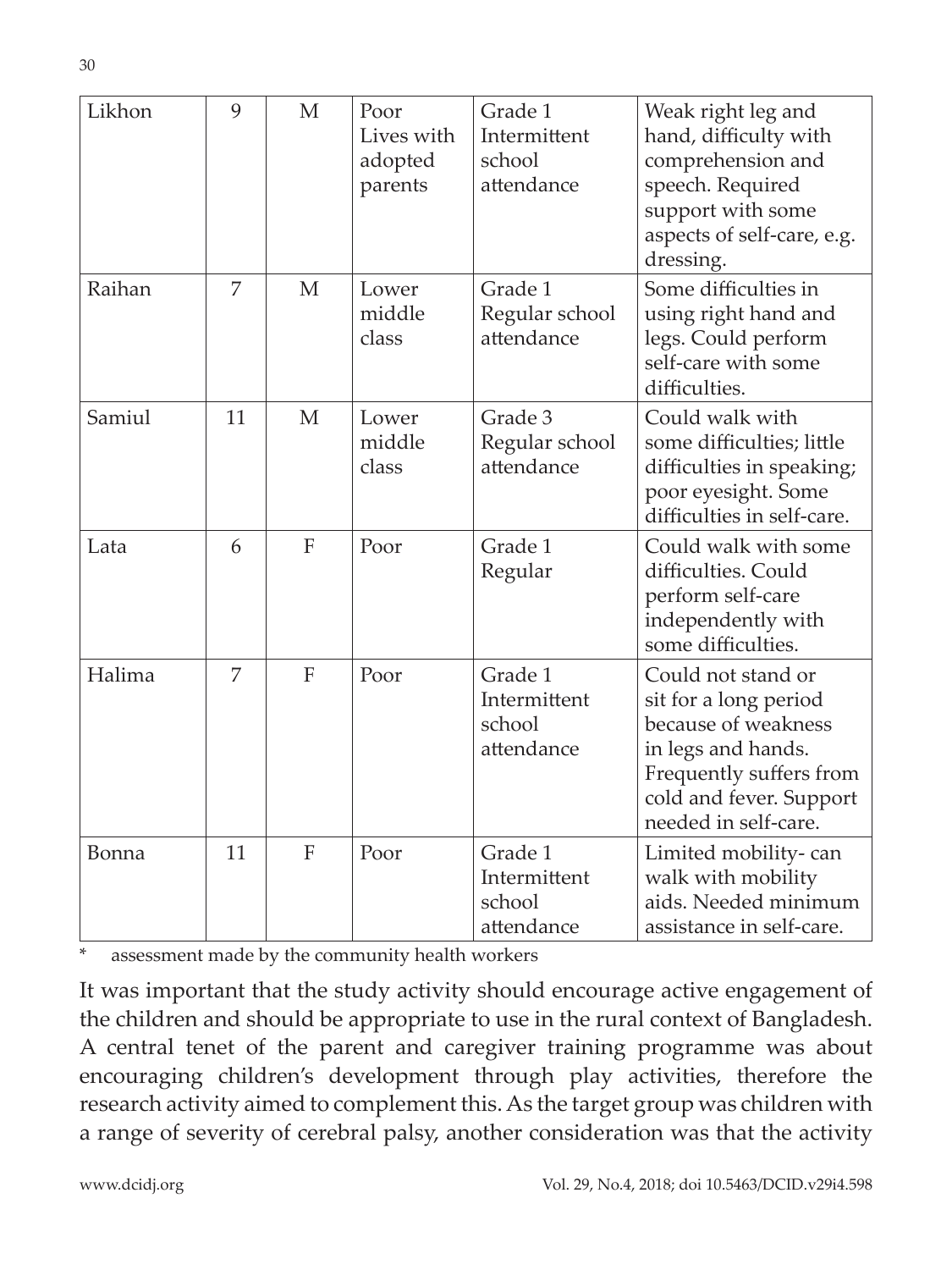chosen should be tactile, and that children with limited motor skills could engage with. It also had to be a tool which did not require children to be literate, taking into account the low level of schooling. A significant proportion of children with cerebral palsy may have cognitive, visual, and hearing impairments, and therefore the tool needed to be adaptable to differing needs.

The tool that was chosen was the 'Feeling Dice'. This tool was originally used in a study to explore children's feelings, in order to understand experiences of marginalisation in primary school (McNamara and Moreton, 1995). Accordingly, a giant colourful dice was used because it would be more tangible to touch, easy and lightweight to hold, and had large simple pictures of emotional expressions that were easy to understand. On each face of the dice was a picture with a different feeling, and according to whichever side of the dice was shown when it was thrown, the children were prompted to complete a sentence, "I am happy when…, I am sad when…., I am frustrated when…, I am angry when.....". Prompt questions were then used to explore the issues further. Additionally, specific prompt questions about the training programme were included, to find what they liked/disliked about the training on offer. The children were encouraged to keep throwing the dice until the data was saturated and no further issues arose.

After some piloting it was decided to use a large colourful dice (12cm x 12 cm) with mini white boards on each face. The added advantage was that children could easily draw their own pictures depicting each emotion onto the dice, and therefore did not need to interpret someone else's drawings. In practice any type of giant dice, locally made, would suffice.

#### **Figure 1: The 'Feeling Dice'**



#### **Data Collection**

The activity was initially piloted during a group training session, but the chaotic environment of the meetings precluded the possibility of finding a quiet space to engage with the children. It was therefore decided to conduct activity in the home setting during follow-up home visits. This enabled the interviewer to build rapport with the child and family, and the quieter environment was important for children who needed additional support with communication.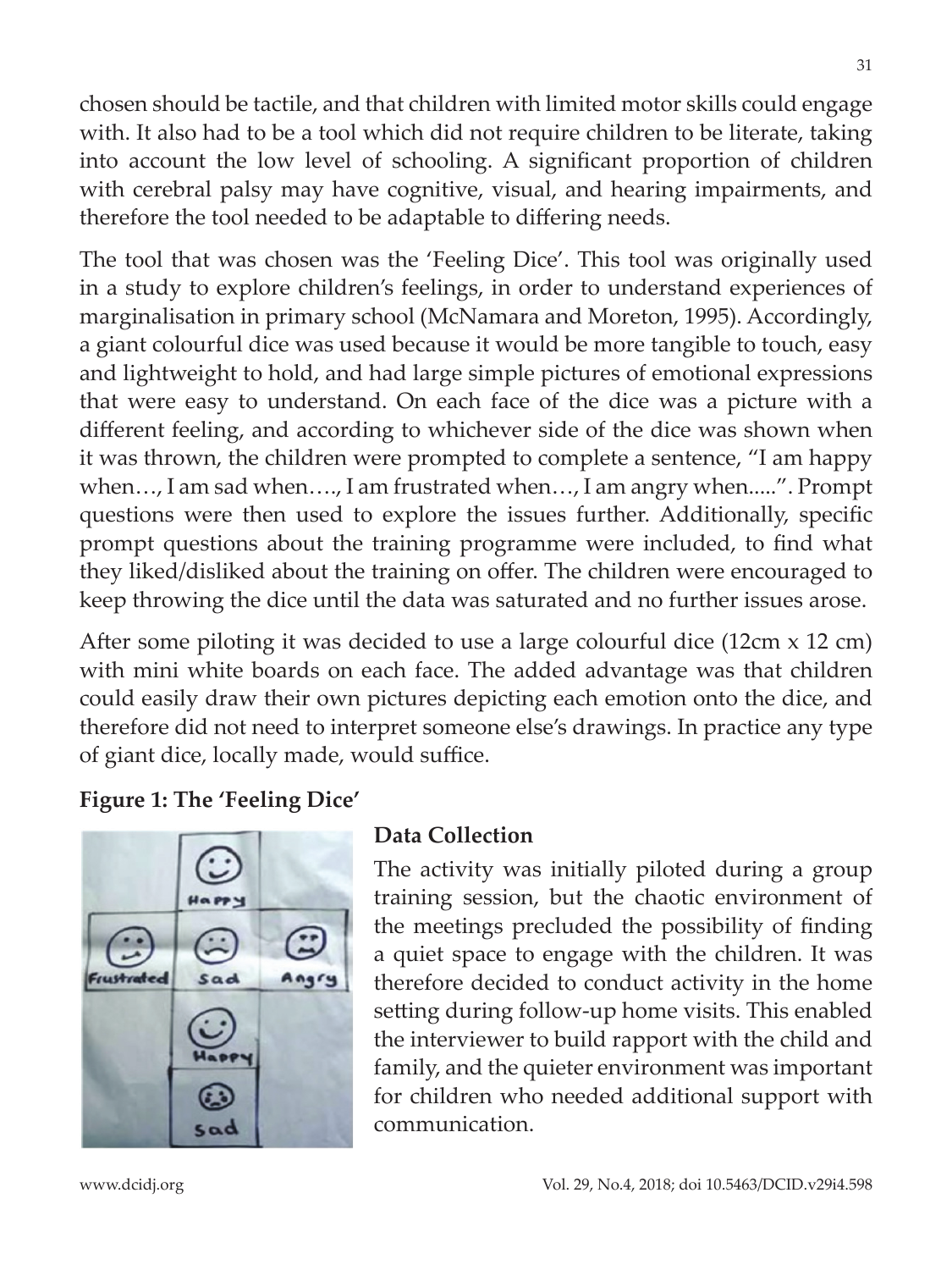In all cases the children were 'interviewed' on their own, except where they expressed a preference to have someone with them, and/or a caregiver was needed to help with communication. This was sometimes challenging because typically, in rural Bangladesh, households often consist of only one room with many family members living together. This mirrors similar methodological issues raised in qualitative research conducted in India (Singal, 2010). It was made more feasible in this research because the interviewer had built up a relationship of trust with the families during the training course, and therefore was known to family members, as well as the child. Familiarity with the researcher and the fun nature of the activity was important to minimise any feeling of distress felt by the child.

Some children required help with drawing the pictures, and some children needed to have the pictures drawn for them, while at the same time checking that they were happy with the illustrations and the feelings depicted. For children with more limited communication, additional pictures were used, and they were asked to point to illustrations of what they enjoyed doing, with closed questions asked, which required only a 'yes' or 'no' answer.

The researcher was also sensitive to any verbal and body language cues which indicated that the child wanted to discontinue the activity. In three cases the activity was not completed in one visit because the children were tired; they were then completed during a follow-up home visit.

#### **Data Analysis**

Detailed notes of all the interviews were written down by the interviewer in the local language and then translated into English. Notes were made on the experience of using the dice as well. Data was managed using NVivo10 data management software and a thematic content analysis of the children's interviews was undertaken. The analysis was underpinned by an interpretive phenomenological approach to the collection and interpretation of qualitative data (Green and Thorogood, 2009; Creswell, 2014).

#### **Ethical Considerations**

Ethical approval was obtained from the ethics committees of LSHTM and The Child Sight Foundation. The project took into account particular ethical issues of gathering information from children in international settings (Schenk and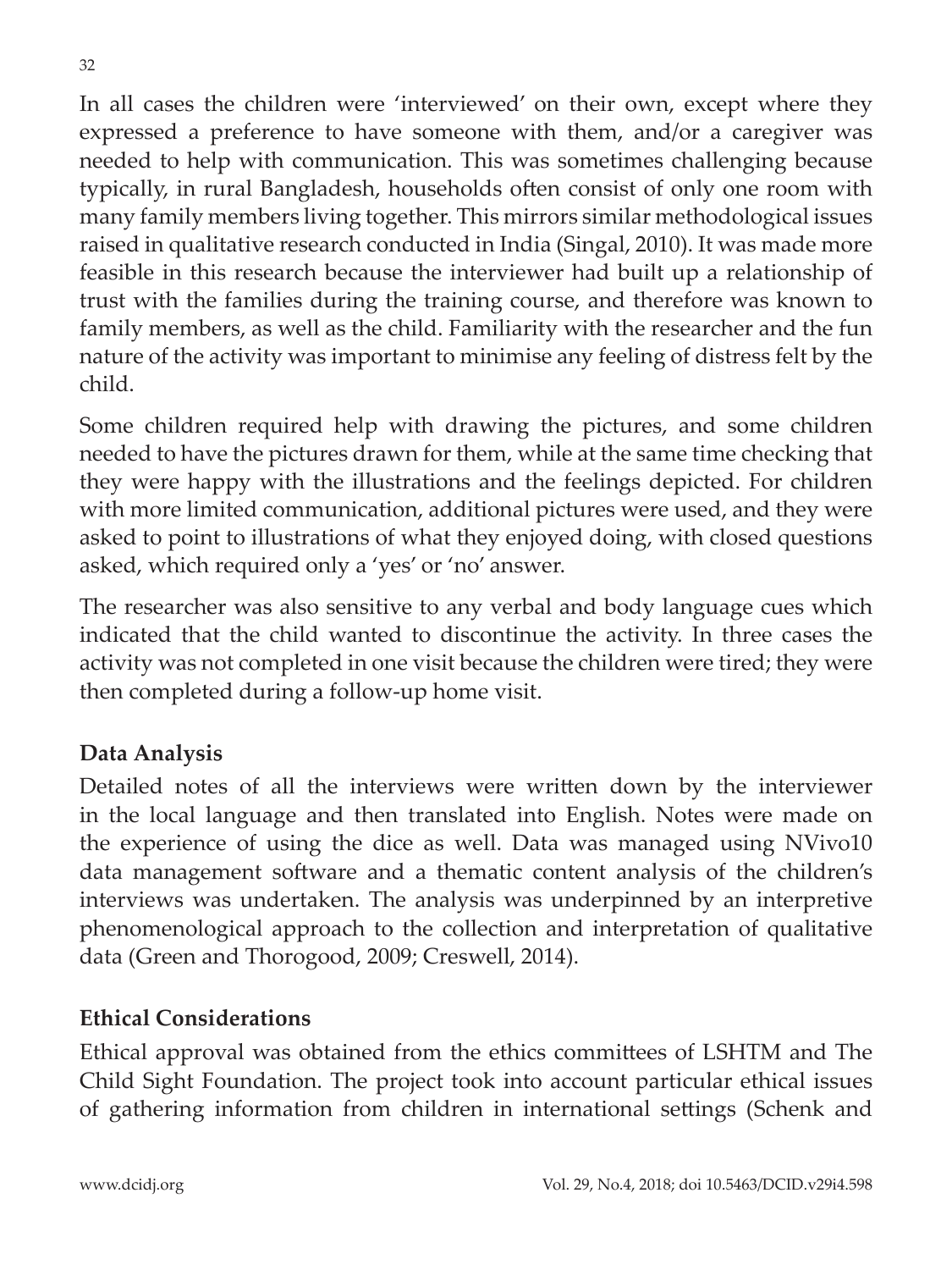Williamson, 2009), as well the guidance for research among children with disabilities (Alderson and Morrow, 2004; Beresford, 2012). Written consent was sought from the parents and verbal consent from the children.

## **RESULTS**

This section reports on the research process of testing the 'Feeling Dice', as well as the reported experiences of the children.

#### **Process**

It was found that all the children, of different ages and abilities, responded positively to the activity and wanted to engage with the 'research' for longer periods of time, even up to an hour or more. The activity prompted discussion even among children who were generally very quiet. Most of the children in this setting were not used to having toys, but it was still an activity which was easy for them to understand and engage with, and they clearly enjoyed the opportunity of throwing the dice. After the 'interview' was completed, playing with the dice was sometimes turned into another game. Making the process more participatory and fun resulted in children being happy to stay engaged.

Over the course of the project the researcher had become a familiar figure to the children through the parent training sessions, and in many 'interviews' they referred to him affectionately as 'uncle'. The researcher felt this sustained contact and resultant level of trust as an important factor in building the children's confidence so that they could discuss their feelings openly.

#### **Main Findings**

#### **What makes children happy?**

In the rural Bangladesh context, there were four main sub-themes regarding what makes children happy: play, school attendance, being loved by their family, and enjoyment of their favourite everyday activities, such as eating their favourite food.

Consistent across every interview, the most important thing which made children happy was being able to play with other children. Play was also the main reason why children liked going to school and to the training sessions, as it afforded them the opportunity to meet with friends.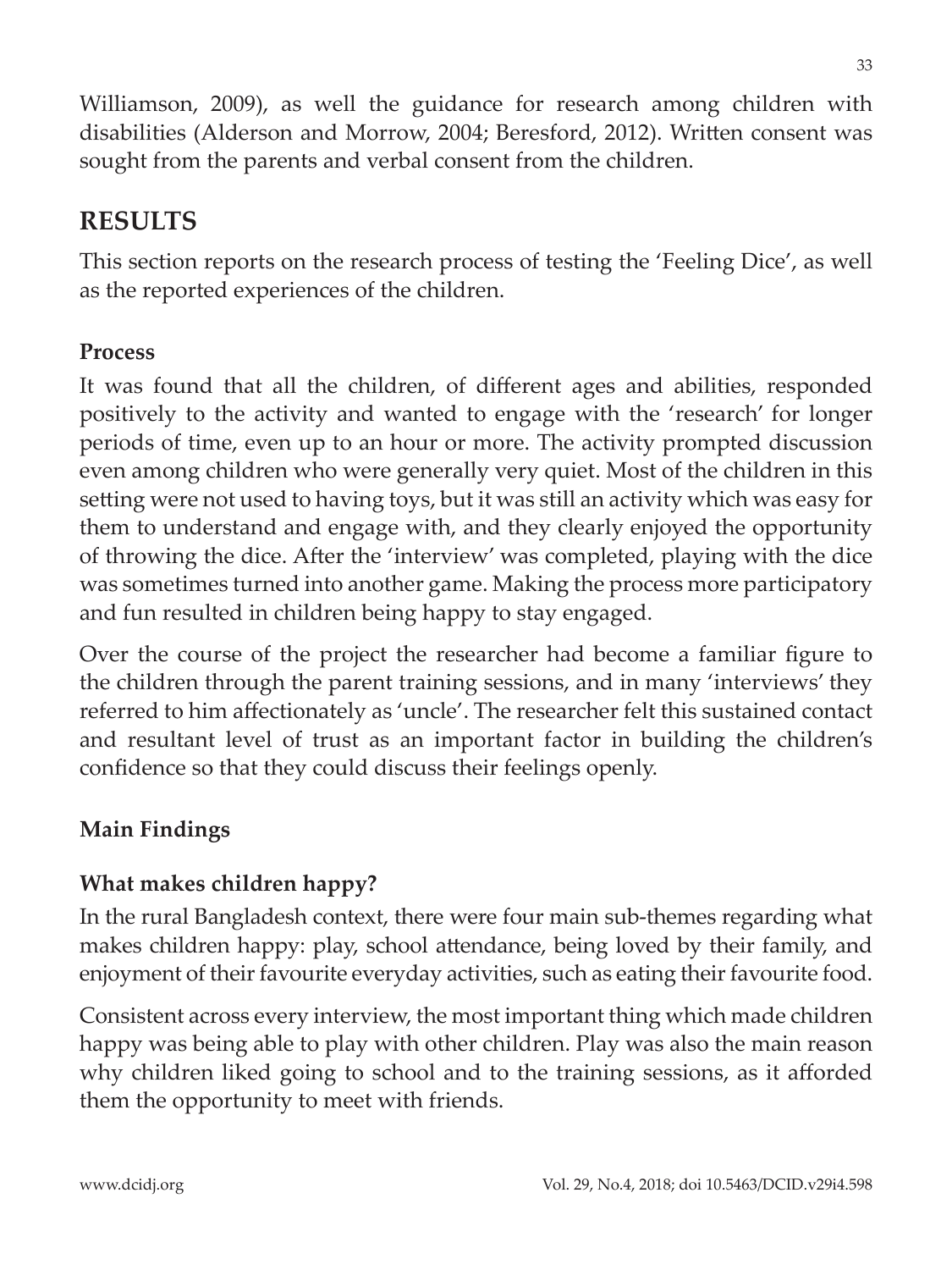"When I go to school, I can play with my friends – that's why I feel good" (Lata, 6-year-old female).

"I feel happy when I play. [What kind of games do you like?] I like to play with toy cars. I like to play with other children at home and at the school..... I like to go to school very much. [Why do you like to go to school?] I like to go to school because I can play with everyone at the school" (Samiul, 11-yearold male).

The second most common cause for happiness, identified by all children of school-going age, was attendance at school. As discussed, the main reason was because of opportunities at school to meet and play with friends. The second reason was because the teachers were helpful, respectful and caring. The least common reason given for attending school was because of the lessons.

"I like to go to the school. I never miss school even on rainy or stormy days. [Why do you like to go to the school?] I like it when my friends come and chat with me. The teachers are very nice and give lessons and never scold me. They love me and take care of me. They always call me by name and ask about my well-being...that's why I like them" (Jahid, 12-year-old male).

All the children identified being loved and cared for by relatives as something which made them very happy. Children had individual favourite everyday activities which they enjoyed; these included events such as eating their favourite food or being bought sweets.

#### **What makes children sad?**

The terms 'unhappy', sad', 'angry' and 'frustrated' were used interchangeably in the children's discourse and brought up similar issues; hence they are addressed together here.

The two main themes for the cause of unhappiness were: not being included in play and not being able to attend school. There was also mention of stigma and bullying, and frustration with being dependent upon others for some daily activities. Although children wanted to attend school, it was also a context in which they felt excluded and were sometimes bullied by other children.

Not being included in play was the most commonly reported issue for unhappiness, identified by two-thirds of the children.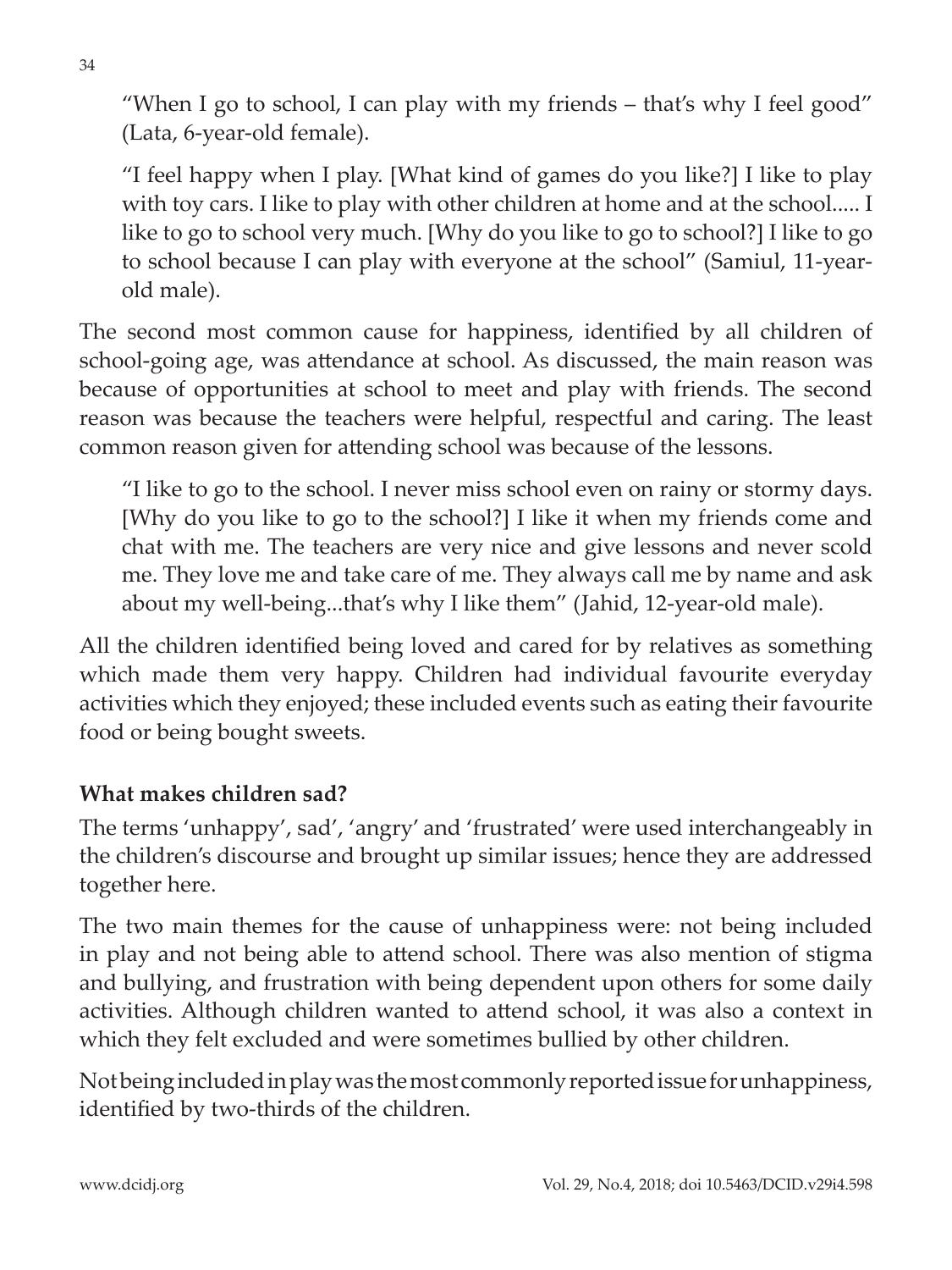"When all the children play around in the school and back at home, I feel sad because I can't run. I also wish to be able to run and play" (Asma, 12-year-old female).

Another commonly cited reason for children being unhappy was their inability to attend school. The main barriers were transport to and from school, and dependence on a parent or some other person to carry them or accompany them to school. Parents usually lacked time to convey their children, or were sometimes not well enough to escort them. For example, one child could walk with the aid of a stick but needed someone present to provide extra support in case she fell.

"My mother now can't take me to the school regularly anymore. When she is sick [pregnant] she can't take me........ If I was healthy [no disability], then my mother would not have to take me to school. When I see the pain of my mother, I feel like leaving school. ................. I walk on a stick and I rest every now and then. It's very painful for me. Sometimes I cry when it's too much painful for me. Sometimes when I really want to go to the school, but my mother can't take me – I cry. ............One month ago, my mother gave birth to a baby, and since then my mother can't take me to school" (Asma, 12-yearold female).

Being dependent on others for daily activities such as feeding, toileting and bathing were reasons for sadness, anger or frustration. In five of the participatory interviews, children described their frustration over waiting to be fed and difficulties with feeding. Having to find time to feed children was similarly highlighted by parents. For example, one 9-year-old boy described how he loved swimming and playing in the river with friends and going to school. However, he had a weak right arm and leg, and what made him angry was that he had to wait for his mother to feed him. He could feed himself with his left hand, but Bangladesh culture dictates that it is polite to eat only with the right hand.

"[When do you feel sad?] I can't eat with my right hand. If mother doesn't want to feed me, I cry. I cry when my mother delays in giving me food when I am hungry" (Likhon, 9-year-old male).

A pre-teen girl mentioned a similar issue related to feeding.

"When I am too hungry, my mum is away or busy, I cry. If I was healthy [no disability] today, I could have eaten rice on my own" (Asma, 12-year-old female).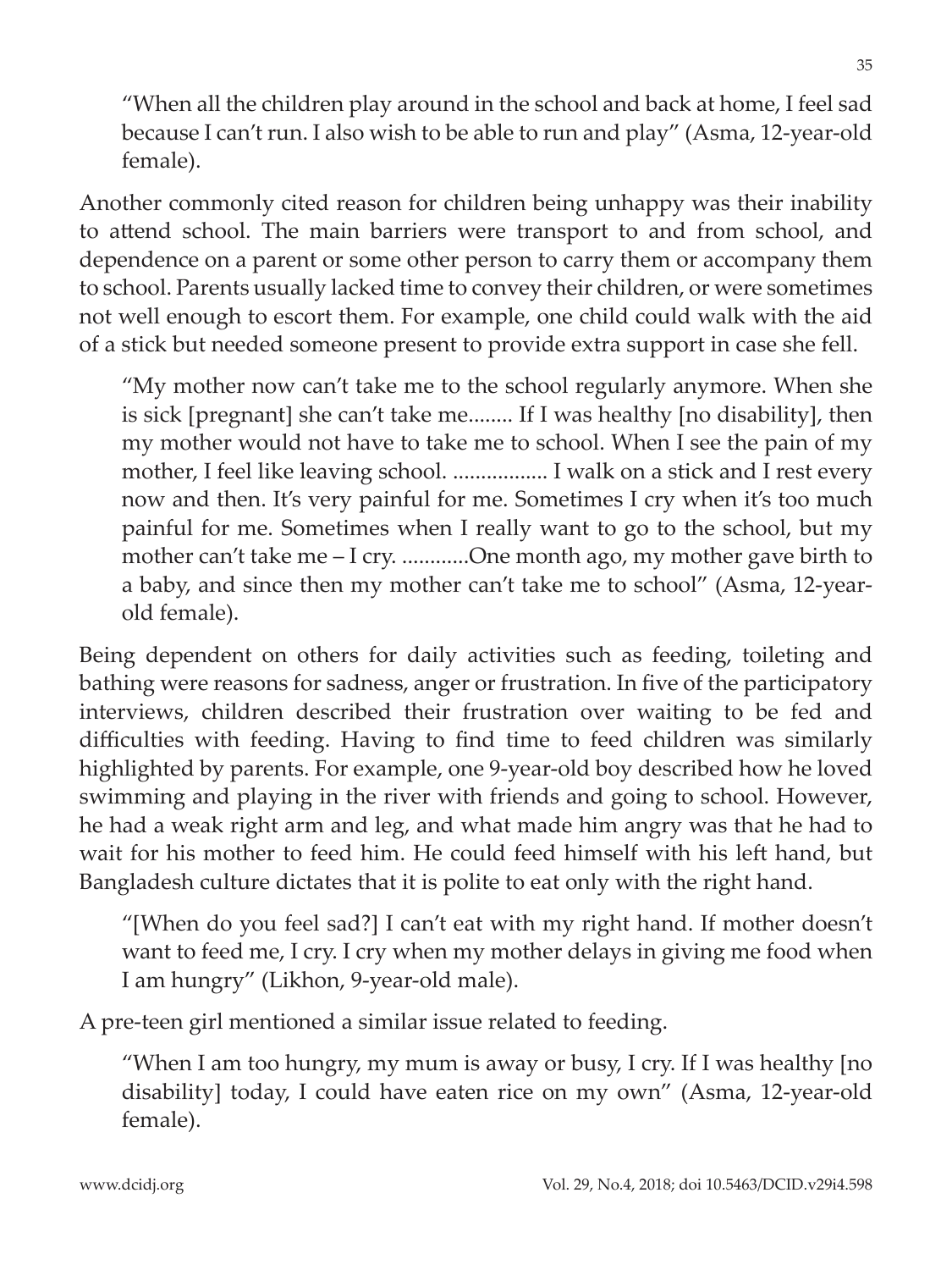Finally, in just under half of the interviews, being bullied or stigmatised by other children, family or community members, was identified as another cause of sadness. The community often views children with disabilities as worthless burdens on their family. They see no point in taking care of children with disabilities.

"Sometimes people make fun of me. This makes me very angry. They say 'this child is not able to do anything; he only sits or lies down the whole day, so don't give him food'. These make me very angry" (Shathi, 11-year-old male).

#### **Feedback on the training course**

All the children said that attending the training made them happy, as did the follow-up visits conducted by the community workers. The main reason was because of the opportunity to play, and the second most common reason was the caring and loving attitudes of the trainers. Refreshments and learning new things were other reasons for their enjoyment. They commonly used an affectionate term, 'uncle', to describe the community workers.

"The uncles [community workers] at the meeting care for me very much. They play with me too. I like that very much. The uncles and sir [trainer] teach us exercises, and after the meeting they give us biscuits and juice.......... I can play with Anita [name changed] and others at the meeting. I didn't know them before coming to the meeting, and now we are all friends. I love to be and play with them" (Ayesha, 8-year-old female).

Similarly, half of the children said that being unable to attend the training course made them sad. Interestingly, although the training course was targeted mainly at the parents, it was clear from the children's 'interviews' that the children's eagerness to attend was very often a key driving factor for a parent or caregiver's attendance at the course.

"I feel angry when they [my grandparents] do not want to take me to the meeting. When they do that I start to walk there by myself and they follow me" (Jahid, 12-year-old male).

"Sometimes my parents don't want to take me to training because they are busy. Then I feel sad. When they find that I am really sad, they take me to the training" (Asma, 12-year-old female).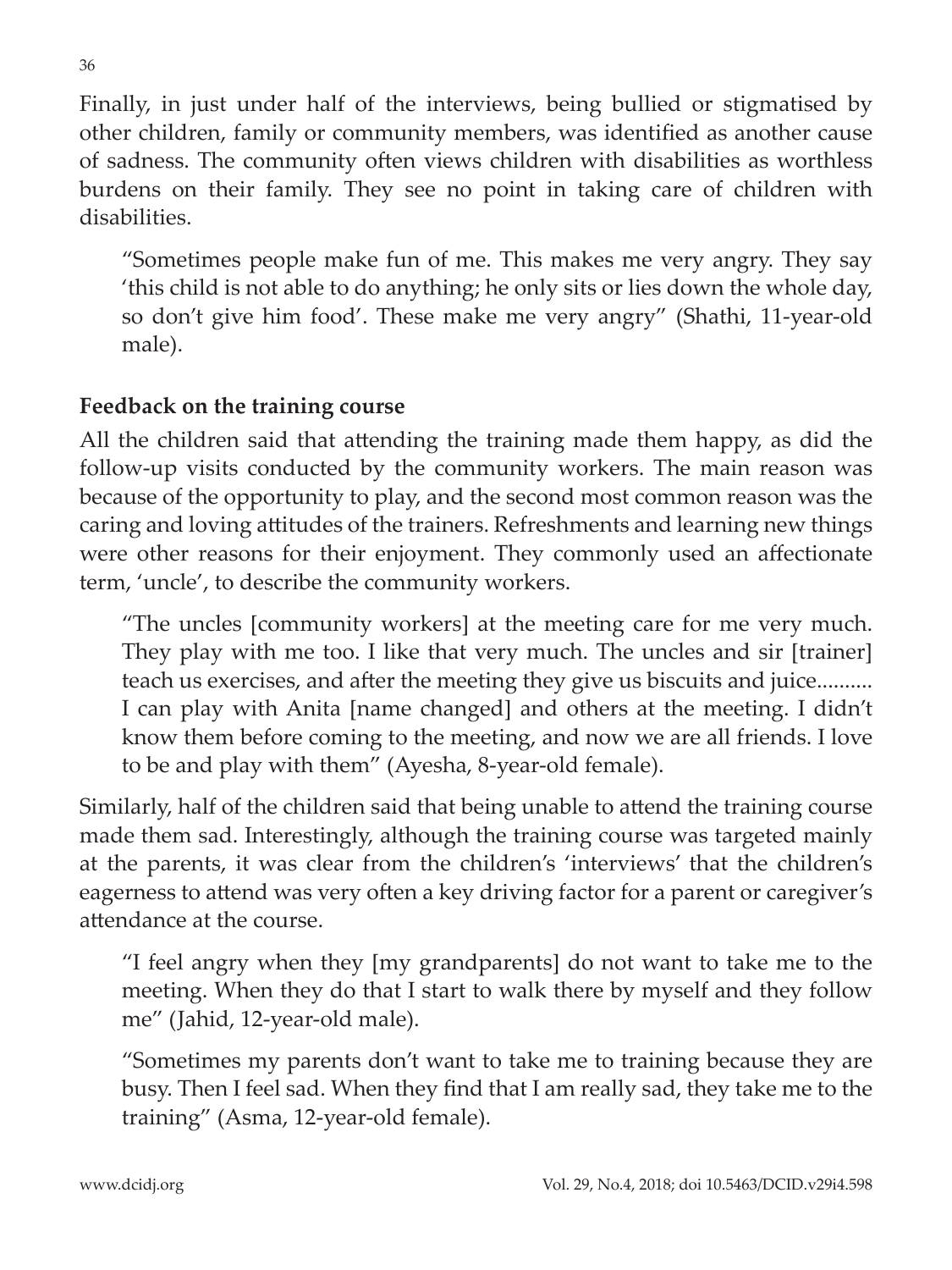"Sometimes my mother doesn't want to take me to the meeting because of too much work.... I cry in anger then. My father or my brother takes me to the meeting if I cry" (Ayesha, 8-year-old female).

Other factors which made them sad, reported by two children, included that they did not enjoy being forced to do exercises after the training.

## **DISCUSSION**

Cerebral palsy is one of the most prevalent health conditions among children with disabilities in low- and middle-income countries (LMICs). It is a neurological health condition, but often children will have associated impairments such as hearing, visual, and cognitive impairments. However, despite wide-ranging needs, the rehabilitation on offer for these children is scarce or non-existent. From a rights-based perspective it is essential that when planning services which affect children, including children with disabilities, their views should be consulted (United Nations, 1989; 2006). This research adapted and trialled a participatory research tool, the 'Feeling Dice', to elicit the views of children with cerebral palsy in rural Bangladesh, and ensured that their views also contributed to the planning of a participatory training course for caregivers.

The study showed that using this child-centred participatory research encouraged a focus on play, was fun, and was an acceptable activity in which children could easily engage in the rural Bangladesh context. The large and tactile dice with simple pictures is easily adaptable for children with disabilities who may require extra help with communication, who may have sensory impairments, or have additional physical needs.

Importantly, as a result of listening to children, there was recognition of the need to prioritise schooling issues as part of any parent and caregiver training programme, identify avenues for improving attendance, and find strategies to improve inclusion in play, both in and out of school. Other studies on the rehabilitation of children with cerebral palsy in Bangladesh and other LMICs have sometimes focussed more narrowly on approaches for improving the health and physical functioning of the child as assessed by parents or therapists, the impact of caring on the caregiver, and barriers around the uptake or services (McConkey et al, 2000; Mobarak et al, 2000; Hartley, 2005; Maloni et al, 2010; Nesbitt et al, 2012; Bedford et al, 2013). This study highlighted the importance of a broader understanding of health and well-being, and the importance of being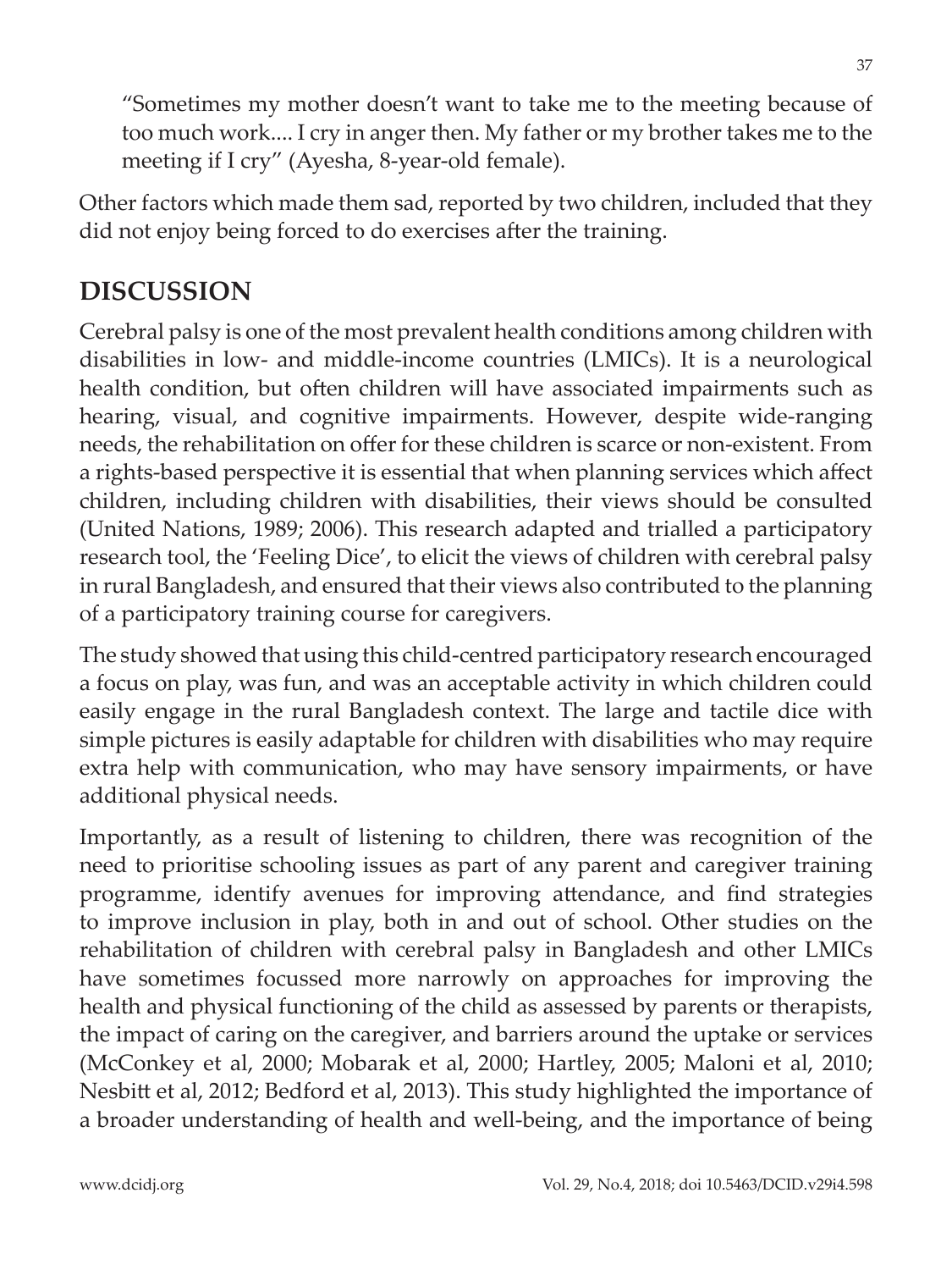able to engage in social activities, from the perspective of the child.

This study highlighted that some children described feeling frustrated and hungry while waiting to be fed. This complements findings from other studies on the particular challenges around feeding for children with cerebral palsy: children can have difficulty chewing and swallowing, the food served may require special preparation, in some cultural contexts parents can find it difficult to allow children to feed themselves because of the mess that is involved, and caregivers can lack the additional time which is required for feeding the child (Gangil et al, 2001; Yousafzai et al, 2003a; Yousafzai et al, 2003b; Adams et al, 2012). The current study provided a unique children's perspective on the issue, highlighting that it is not only the caregiver who gets frustrated in the feeding process. Furthermore, any intervention to address feeding must address the cultural barriers to independent feeding and consider the family dynamics around feeding, in order to find strategies to better support feeding.

This study also showed that children were often key drivers in determining whether parents or caregivers attended training. Their enjoyment was a major factor which influenced attendance; therefore, it is essential to ensure that training remains attractive and relevant to children as well as to parents. When children do not want to do exercises or use assistive devices, then it is, unsurprisingly, harder for parents to impose these. Yet, this engagement with children is often overlooked in intervention studies targeted at parents. The results indicate that, when planning training programmes, it is important to recognise that children are also important 'agents of change' in their own rehabilitation, and should be actively engaged as part of any programme.

#### **Limitations**

There were a few limitations to this study. Having a local Bangladeshi research assistant who became well-known to the families over the course of the year has benefits, as well as possible limitations. The presence of a familiar person at the interview can sometimes have both advantages and disadvantages. Disadvantages include possible inhibition of the child's responses and/or that the adults can act as a filter and put their own interpretation on the data (Morris, 1998). It is possible that the children felt they had to say that they enjoyed the training course because the researcher was identified as part of the training programme. However, the level of trust between the researcher and the family went some way to mitigate this. In one case the interviewer observed that the child felt unhappy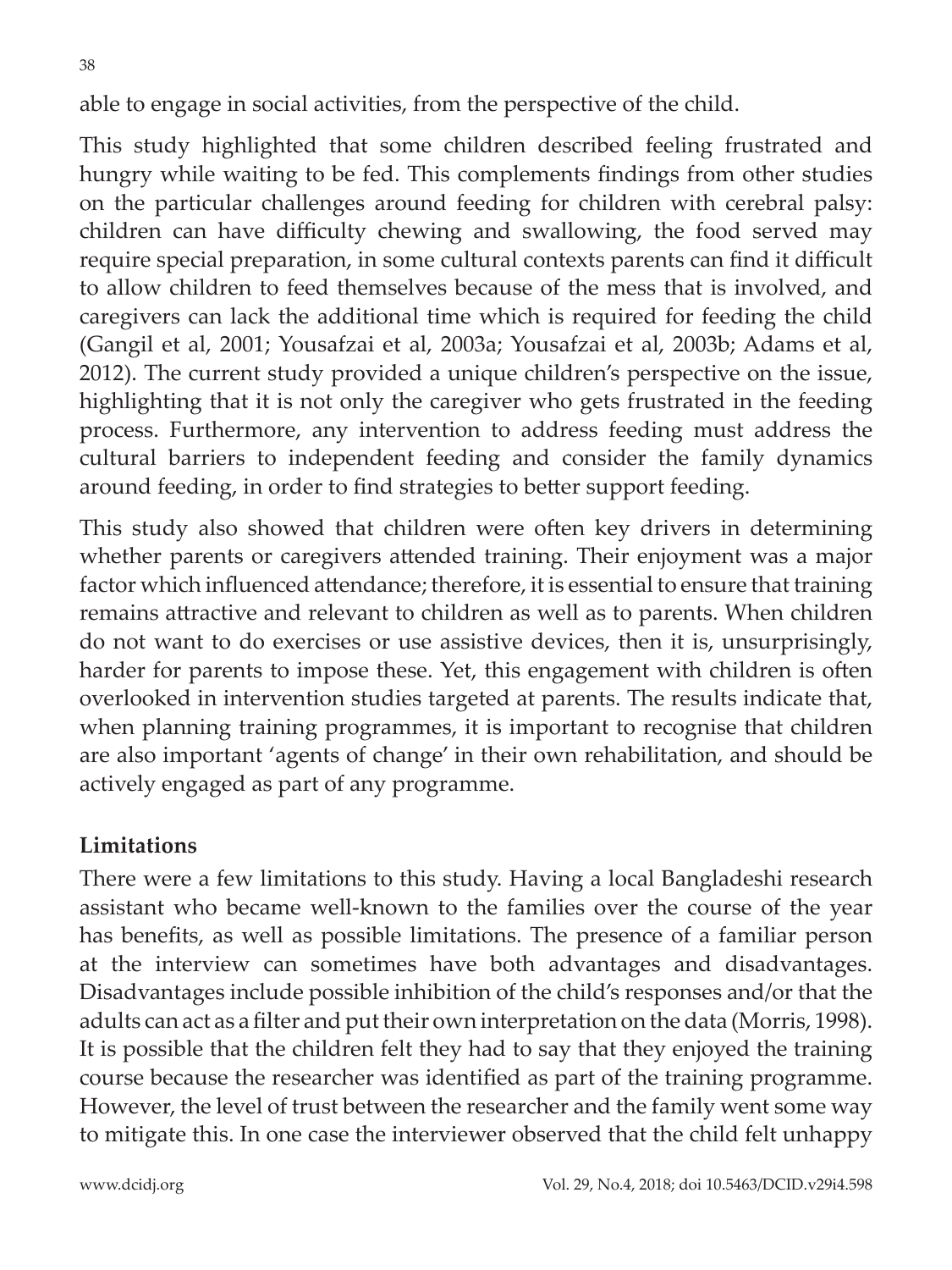talking freely in his own home, and hence continued the interview during a walk outside the house.

One of the main limitations of the study was that ten of the twelve children (83%) were attending school, albeit intermittently, which was not typical of children with disabilities in this rural area of Bangladesh. An earlier survey in the same study area showed that only 39% of children with targeted impairments attended school, compared to 84% of children without impairments (Mactaggart and Murthy, 2013 ).

Another limitation was that although the study aimed to include children with a range of severity of cerebral palsy, the researchers were reliant on the community workers to choose a range of children, and there may have been a bias whereby those known to be more able to communicate were more typically sampled. Children with severe cognitive impairment were not included, and in any future project more time would be needed to adapt the approach further for this group of children.

## **CONCLUSION**

This study demonstrates the importance of research which is inclusive of children with disabilities and gives an example of a very simple participatory tool which can be easily adapted to a variety of cultural settings. This methodology is in harmony with the UNCRPD and supports inclusive and rights-based intervention development.

#### **Implications**

Clearly, engaging with children with cerebral palsy is a practical option, even in resource-poor settings. The data yielded is informative for developing and enhancing interventions. Children and caregivers can provide different perspectives on their lives, and these are needed to ensure that interventions are valid, relevant and acceptable to both children and their families.

## **ACKNOWLEDGEMENT**

The Child Sight Foundation (CSF) implemented this project in Bangladesh, led by the project manager M Monzurul Alam and supported by M Shafiqur Rahman. Khaled Hossain Joarder interviewed all children.

CBM International funded the research and development of the parent training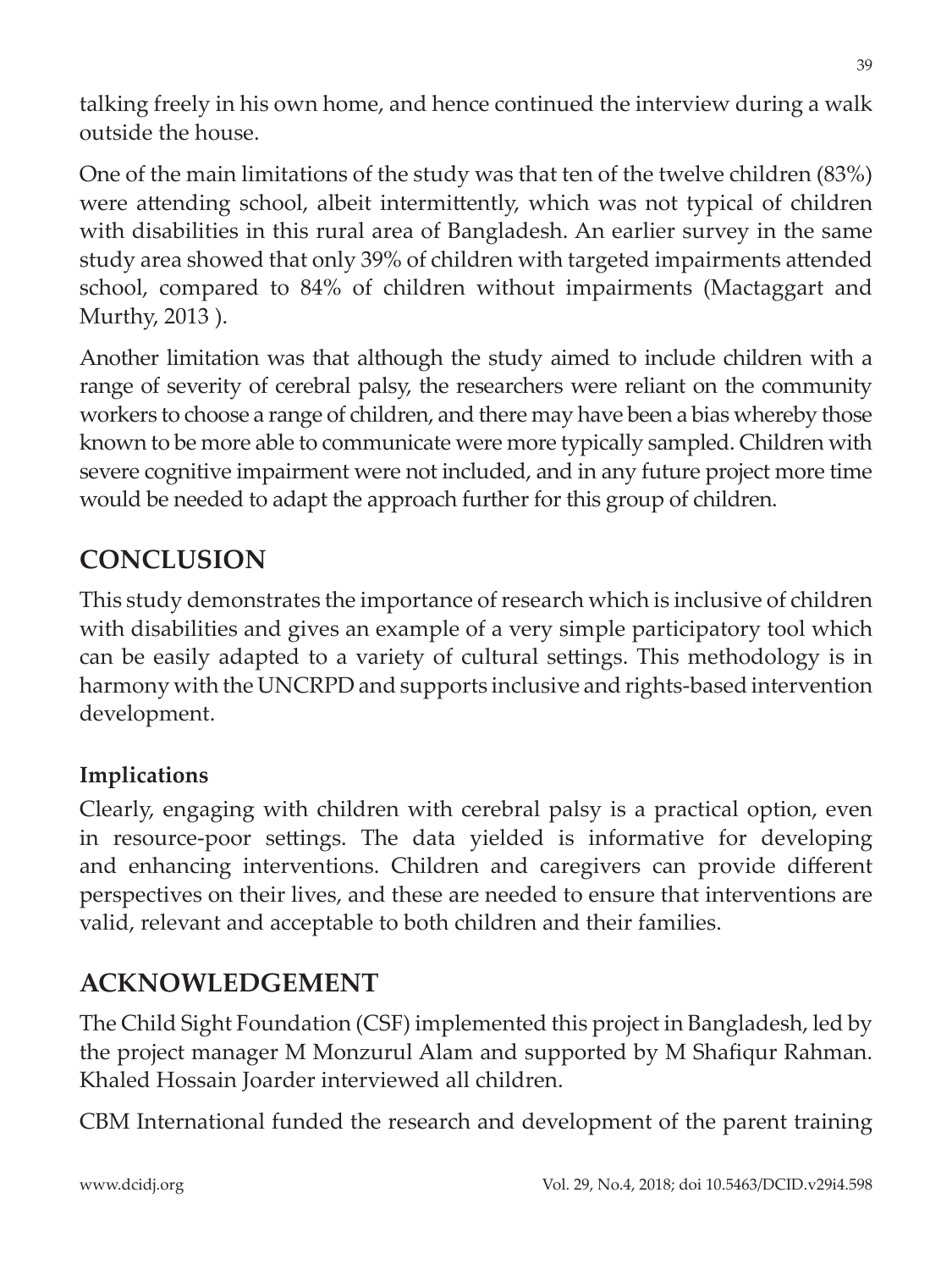manual for children with cerebral palsy, available at http://disabilitycentre.lshtm. ac.uk/key-publications/getting-to-know-cerebral-palsy/

### **REFERENCES**

Adams MS, Khan NZ, Begum SA, Wirz SL, Hesketh T, Pring TR (2012). Feeding difficulties in children with cerebral palsy: Low-cost caregiver training in Dhaka, Bangladesh. Child: Care Health and Development; 38(6): 878-888. https://doi.org/10.1111/j.1365-2214.2011.01327.x PMid:22082112

Alderson P (2008). Children as researchers: participation rights and research methods. In Christensen P, James A (Eds). Research with children: Perspectives and practices. New York, USA: Routledge: 276-290.

Alderson P, Morrow V (2004). Ethics, social research and consulting with children and young people. London: Barnardo's.

Bedford J, Mackey S, Parvin A, Muhit M, Murthy GV (2013). Reasons for non-uptake of referral: Children with disabilities identified through the Key Informant Method in Bangladesh. Disability & Rehabilitation; 35(25): 2164-2170. https://doi.org/10.3109/09638288.2013.770927 PMid:23480675

Beresford B (1997). Personal accounts: Involving disabled children in research. London: The Stationery Office.

Boyden J, Ennew J (1997). Children in focus - A manual for participatory research with children. Stockholm: Save the Children Sweden.

Chambers R (1994). Participatory rural appraisal (PRA): Challenges, potentials and paradigm. World Development; 22(10): 1437-1454. https://doi.org/10.1016/0305-750X(94)90030-2

Colver A, Fairhurst C, Pharoah POD(2014). Cerebral palsy. The Lancet; 383(9924): 1240-1249. https://doi.org/10.1016/S0140-6736(13)61835-8

Creswell JW (2014). Research design: Qualitative, quantitative, and mixed methods approaches.Thousand Oaks, California: SAGE Publications, Inc.

Gangil A, Patwari AK, Aneja S, Ahuja B, Anand VK (2001). Feeding problems in children with cerebral palsy. Indian pediatrics; 38(8): 839-846. PMid:11520994

Green J, Thorogood N (2009). Qualitative methods for health research. London: SAGE Publications Ltd.

Harper C, Jones N (2008 ). Why are children's rights invisible? [Online]. Available from: https://www.odi.org/sites/odi.org.uk/files/odi-assets/publications-opinion-files/3371.pdf [Accessed on 11 March 2019].

Hartley S, Ojwang P, Baguwemu A, Ddamulira M, Chavuta A (2005). How do carers of disabled children cope? The Ugandan perspective. Child: Care, Health and Development; 31(2): 167-180. https://doi.org/10.1111/j.1365-2214.2004.00464.x PMid:15715696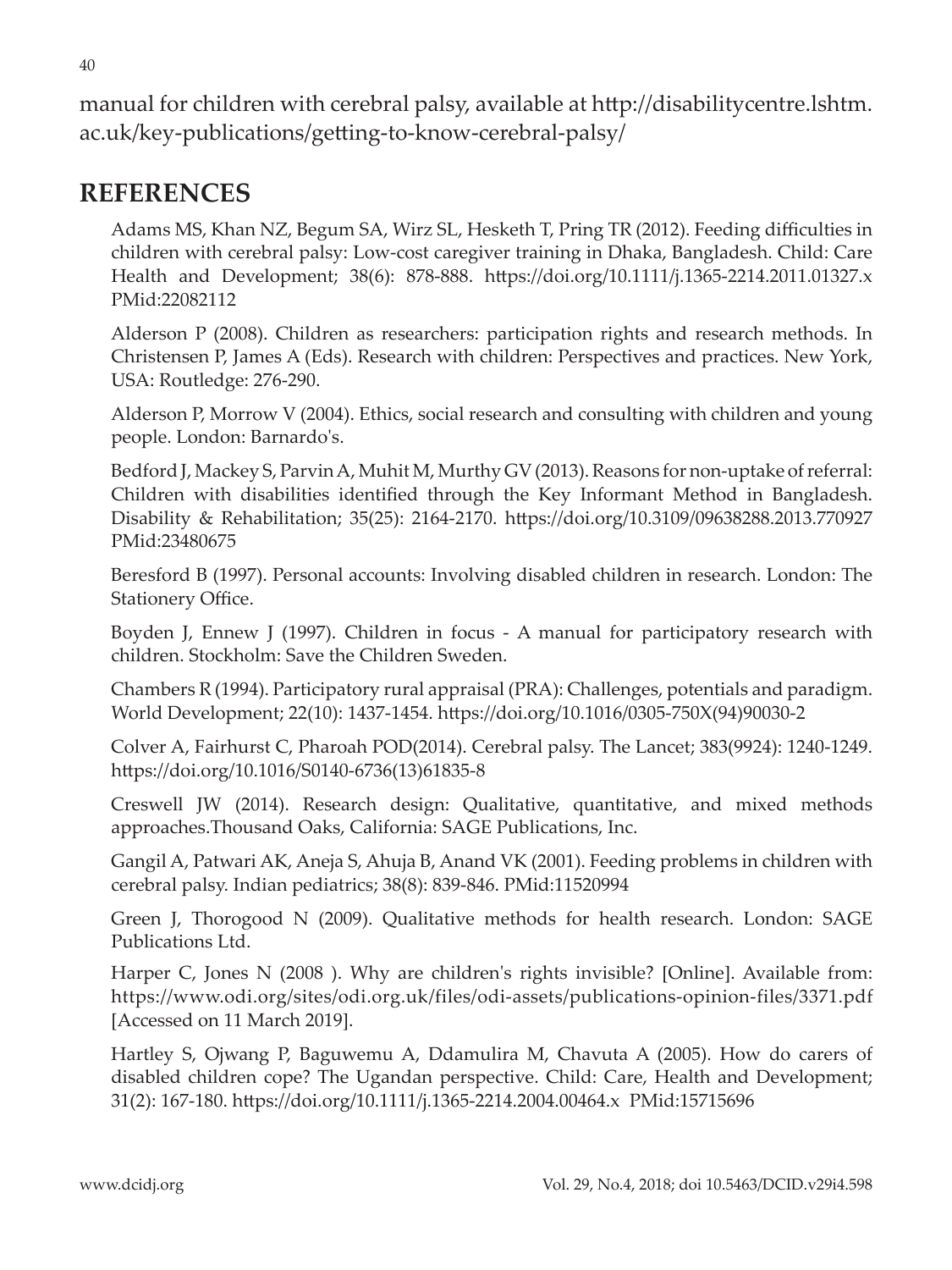London School of Hygiene and Tropical Medicine, Hambisela (2013). Getting to know cerebral palsy: Working with parent groups - A training resource for facilitators, parents, caregivers, and persons with cerebral palsy [Online]. Available from: http://disabilitycentre.lshtm.ac.uk/ files/2013/06/Getting-to-know-cerebral-palsy-v1-hires.pdf [Accessed on 11 March 2019].

Mactaggart I, Murthy GVS (2013 ). The key informant child disability project in Bangladesh and Pakistan: Main report 2013 [Online]. Available from: http://disabilitycentre.lshtm.ac.uk/ files/2013/04/Key-Informant-Child-Disability-Study-Main-Report.pdf [Accessed on 11 March 2019].

Maloni P K, Despres ER, Habbous J, Primmer AR, Slatten JB, Gibson BE, Landry MD (2010). Perceptions of disability among mothers of children with disability in Bangladesh: Implications for rehabilitation service delivery. Disability & Rehabilitation; 32(10): 845-854. https://doi.org/10.3109/09638280903326063 PMid:20131951

McConkey R, Mariga L, Braadland N, Mphole P (2000). Parents as trainers about disability in low income countries. International Journal of Disability, Development and Education; 47(3): 309-317. https://doi.org/10.1080/713671113

McNamara S, Moreton G (1995). Changing behaviour: Teaching children with emotional and behavioural difficulties in primary and secondary classrooms. London: David Fulton Publishers.

Mobarak R, Khan NZ, Munir S, Zaman SS, McConachie H (2000). Predictors of stress in mothers of children with cerebral palsy in Bangladesh." Journal of Pediatric Psychology; 25(6): 427-433. https://doi.org/10.1093/jpepsy/25.6.427 PMid:10980047

Nesbitt RC, Mackey S, Kuper H, Muhit M, Murthy GV (2012). Predictors of referral uptake in children with disabilities in Bangladesh- exploring barriers as a first step to improving referral provision. Disability and Rehabilitation; 34(13): 1089-95. https://doi.org/10.3109/0963 8288.2011.634943 PMid:22136387

Powell MA, Smith AB (2009). Children's participation rights in research. Childhood; 16(1): 124-142. https://doi.org/10.1177/0907568208101694

Schenk K, Williamson J (2009). Ethical approaches to gathering information from children and adolescents in international settings: guidelines and resources [Online]. Available from: https://www.popcouncil.org/uploads/pdfs/horizons/childrenethics.pdf [Accessed on 11 March 2019].

Singal N (2010). Doing disability research in a Southern context: Challenges and possibilities. Disability & Society; 25(4): 415-426. https://doi.org/10.1080/09687591003755807

United Nations (1989). The United Nations Convention on the Rights of the Child [Online]. Avaiable from: https://downloads.unicef.org.uk/wp-content/ uploads/2010/05/UNCRC united nations convention on the rights of the child.pdf? ga=2.124888650.1947166161.1552302836-2025871646.1552302836 [Accessed on 11 March 2019].

United Nations (2006). Convention on the Rights of Persons with Disabilities (CRPD) [Online]. Available from: https://www.un.org/development/desa/disabilities/convention-onthe-rights-of-persons-with-disabilities.html [Accessed on 11 March 2019].